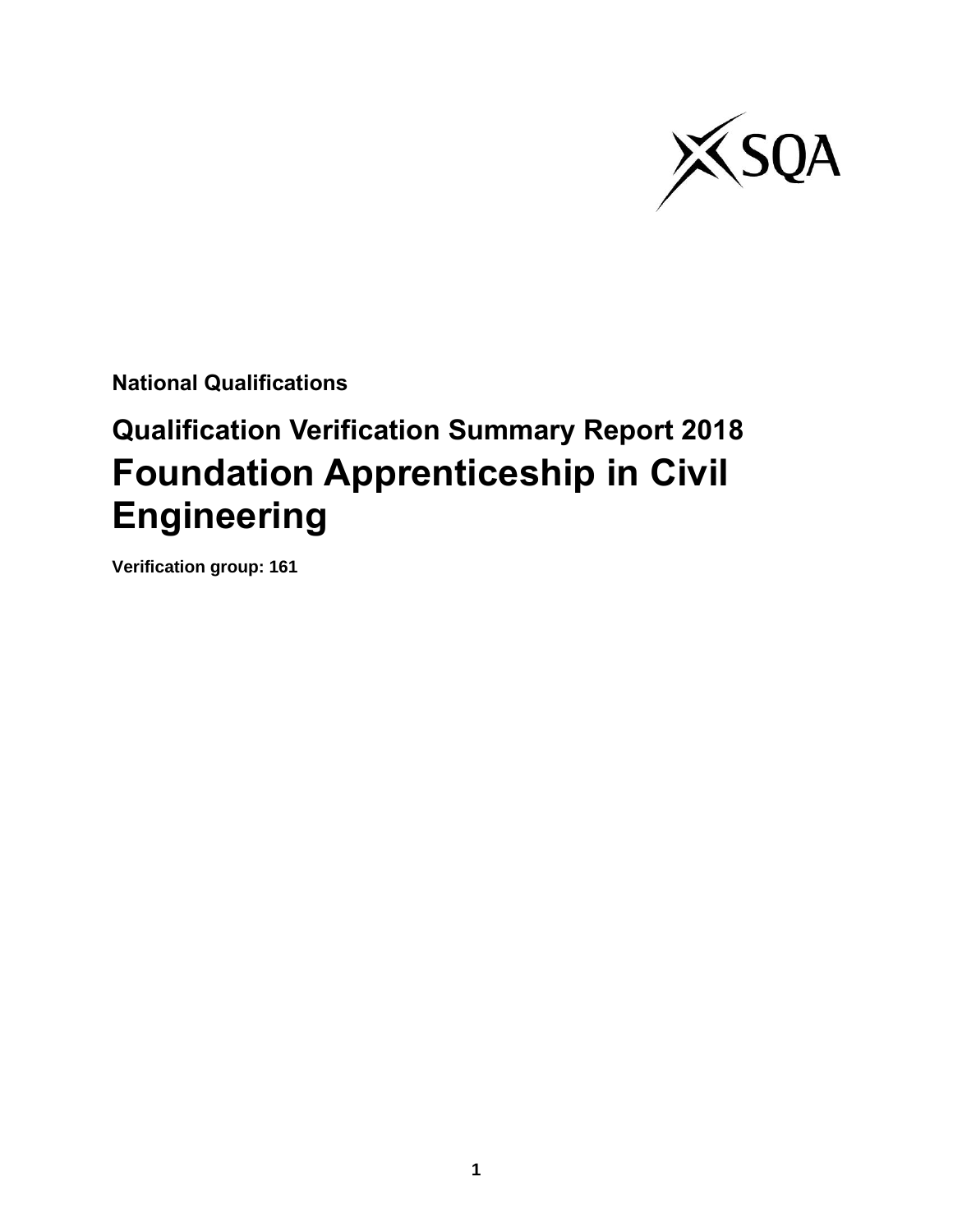### **Introduction**

This report is for the Foundation Apprenticeship in Civil Engineering: GL51 46 within verification group 161: Construction Technician. Four centres were externally verified by two external verifiers (EVs).

Delivery of the Foundation Apprenticeship in Civil Engineering was provided by several colleges in Scotland. The qualification is relatively new to the verification group 161 portfolio and there has been significant growth in the uptake and delivery by centres in 2017–18.

The following units from the Foundation Apprenticeship in Civil Engineering were externally verified during session 2017–18:

- H65W 46 Construction Project Management: An Introduction
- F3JC 12 Mechanics for Construction: An Introduction
- F3J6 12 Civil Engineering Site Work
- F3J7 12 Civil Engineering Technology
- H66H 46 Civil Engineering Materials
- H669 46 Health & Safety in the Construction Industry
- H3AP 04 Develop and Maintain Working Relationships and Personal Development in **Construction**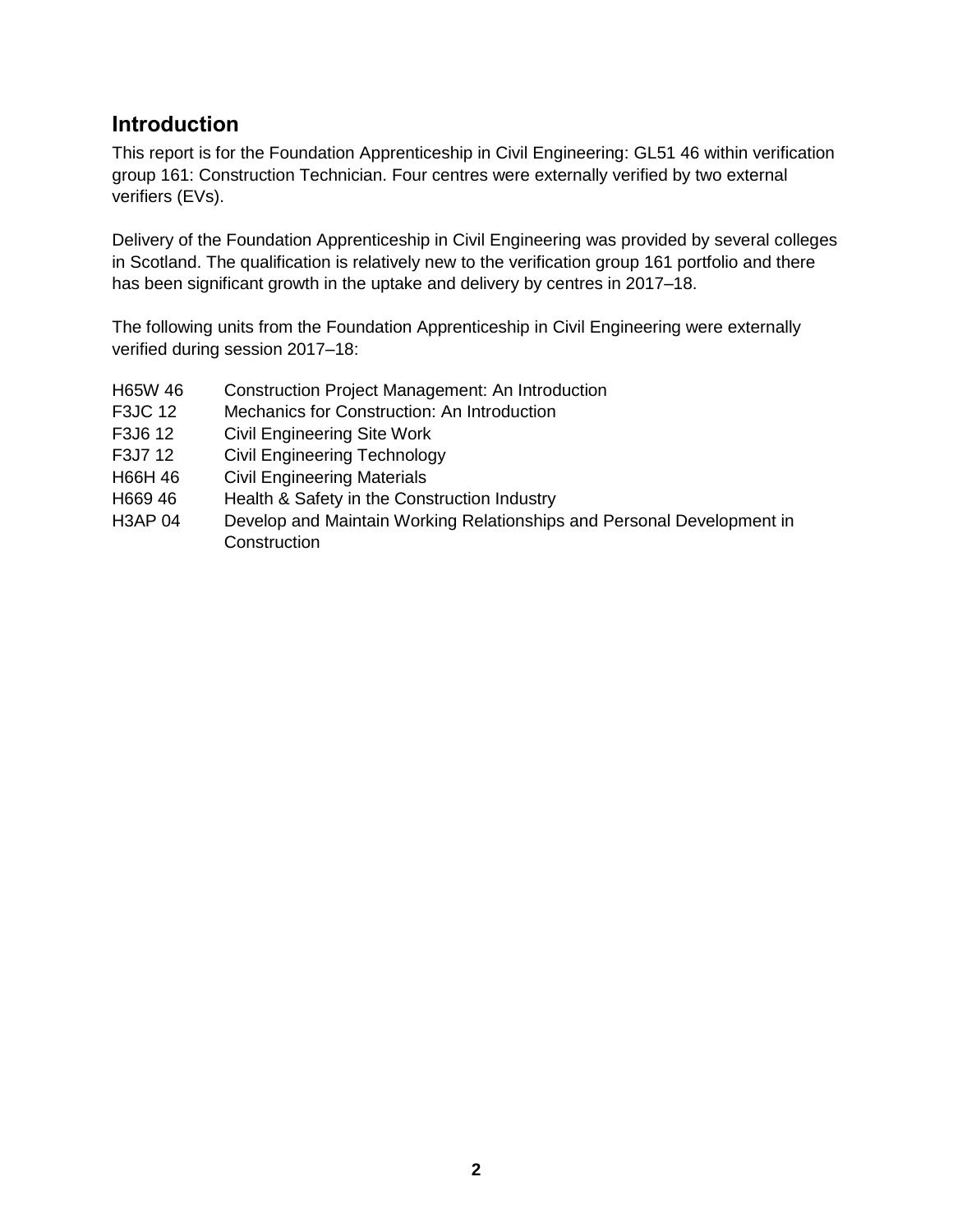## **Category 2: Resources**

#### **Criterion 2.1: Assessors and internal verifiers must be competent to assess and internally verify, in line with the requirements of the qualification.**

Almost all assessors and internal verifiers have extensive and relevant occupational experience and have sufficient competence related to the qualifications delivered. Almost all assessors and internal verifiers have gained the required training and development qualifications as required by the assessment strategy for the qualifications. Only two assessors were working to the standards and both provided evidence of registration for the qualifications with completion dates.

All staff provided very good records of recent and relevant continuing professional development (CPD) activity, and in all cases, centres presented CPD records in a very good format.

#### **Criterion 2.4: There must be evidence of initial and ongoing reviews of assessment environments; equipment; and reference, learning and assessment materials.**

All centres demonstrated very effective ongoing reviews of assessment procedures. This was evidenced through minutes of standardisation meetings, assessment reports, internal verifier reports, and candidate feedback.

For the units within the National Certificate in Civil Engineering, the assessment environments are the college classrooms, laboratories, workshops, and fieldwork areas. For the SVQ units, site selection checklists are used to confirm that the environments are safe prior to candidate work placements.

Centres use SQA-devised assessment support packs (ASPs) and centre-devised reassessment instruments for the NC units and use assessment instruments from the National Occupational Standards (NOS) for SVQ units.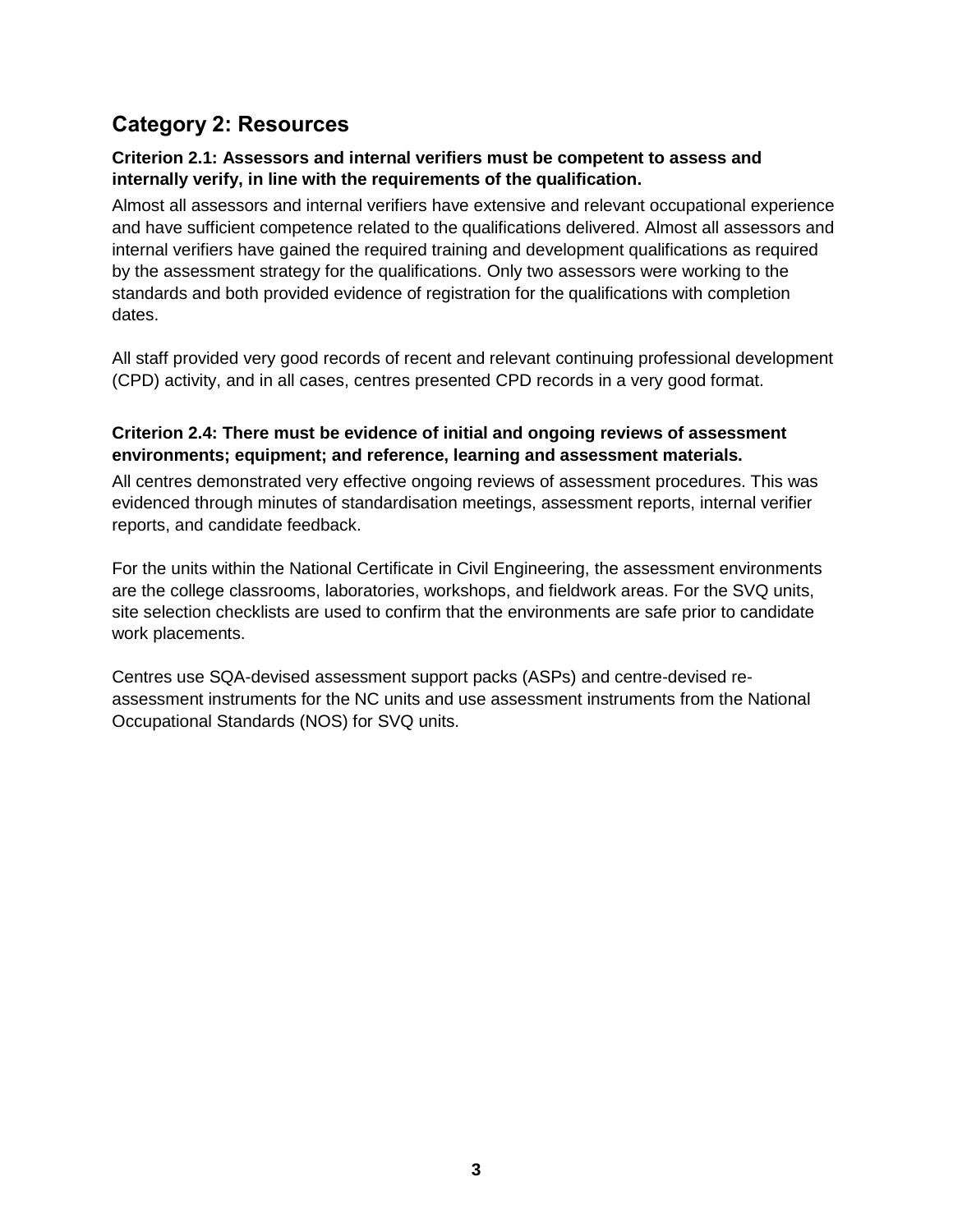# **Category 3: Candidate support**

#### **Criterion 3.2: Candidates' development needs and prior achievements (where appropriate) must be matched against the requirements of the award.**

EVs confirmed that all centres demonstrated that candidate needs and prior achievements are matched against the requirements of the qualification. All centres set minimum pre-entry qualifications requirements at SCQF level 6 and worked closely with school partners to ensure that candidates' needs were matched and suited to the qualification. All candidates were interviewed by the centres prior to enrolment on the foundation apprenticeship, and there is clear evidence that candidates were provided with very good information and guidance prior to entry.

All centres have developed excellent handbooks for potential candidates, for school guidance, and for employers. The handbooks provide information on the type of evidence required by candidates, the foundation apprenticeship frameworks, typical support provided by lecturers/assessors, work placements, and employer engagement.

All centres provided evidence of excellent partnerships and good working relationships with local employers. The local employers support candidates by providing work placement opportunities to enable candidates to gain the SVQ work-based unit/s that form part of the foundation apprenticeship.

#### **Criterion 3.3: Candidates must have scheduled contact with their assessor to review their progress and to revise their assessment plans accordingly.**

EVs observed that all centres provided regular timetabled contact between assessors and candidates for NC unit study. The centres also provided timetabled assessor support to candidates during the SVQ unit/s development and to review progress. There was also an opportunity during this time for the assessor and candidate to revise assessment plans.

All candidates are school based at years S5 & S6. All attend college on a day release basis from school, and study NC units in S5 only, and a combination of NC units and the required work-based (work placement) unit/s in S6.

In some cases, assessors visited candidates on site to provide additional support to candidates and to liaise with employers on the performance and input of candidates during their work placements.

EV reports commented upon the positive feedback received from candidates that had been interviewed during the EV visits. Candidates confirmed that they had received excellent precourse guidance, ongoing assessor support, and stated that studying alongside employed candidates brought many benefits, including a further insight into the typical job roles undertaken by employed candidates.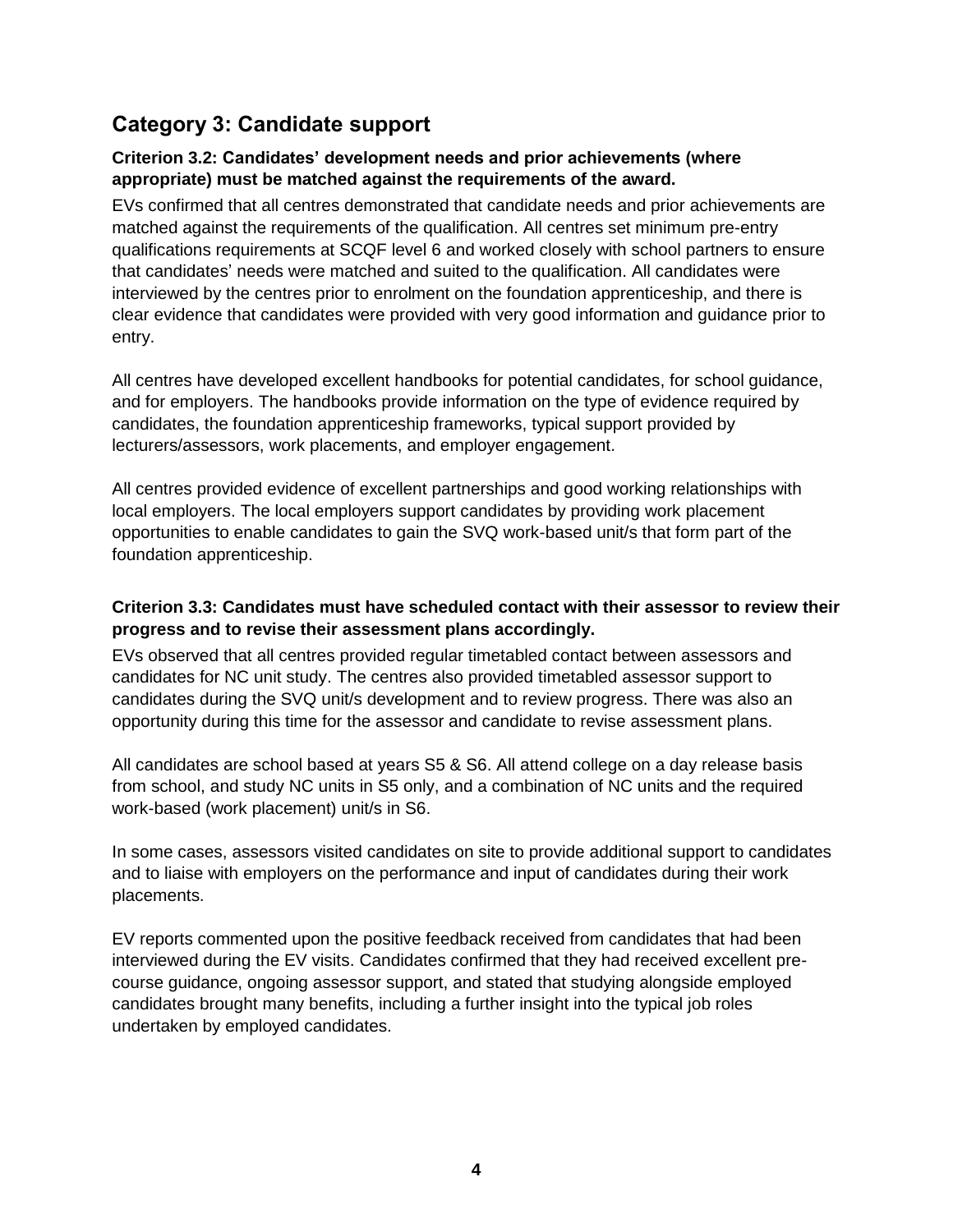## **Category 4: Internal assessment and verification**

#### **Criterion 4.2: Internal assessment and verification procedures must be implemented to ensure standardisation of assessment.**

In all cases, centres demonstrated robust quality assurance of the assessment and internal verification process through assessment and internal verification policies, procedures, assessment, and internal verification reports. All centres have very clear and supportive guidelines for assessors, internal verifiers, and candidates to follow and advise on their responsibilities.

It was clear in all cases evidenced by both assessor and internal verifier reports as well as candidate feedback that policies and procedures are being applied by centres.

#### **Criterion 4.3: Assessment instruments and methods and their selection and use must be valid, reliable, practicable, equitable and fair.**

All centres use the SQA-devised ASPs as the assessment instrument for the NC units being delivered and centre-devised re-assessment instruments were also available within all centres externally verified. All centres use assessments in line with the NOS for the work-based SVQ unit.

All assessors used a variety of assessment methods to generate evidence, including direct observation, questions and answers, product evidence, and witness testimonies.

In all cases, the EVs confirmed that all assessment instruments and methods were valid, reliable, practicable, equitable, and fair.

#### **Criterion 4.4: Assessment evidence must be the candidate's own work, generated under SQA's required conditions.**

All centres have developed clear policies and procedures on malpractice and plagiarism and in most cases, candidates were required to complete candidate declaration forms to confirm that only their own work will be submitted as evidence.

EV reports confirmed that all centres conducted assessments under the conditions of the unit requirements for all units verified.

Assessors meet with candidates each week during timetabled lessons and are fully aware of candidates' strengths and areas for development. This enabled assessors to ensure the authenticity of candidate evidence. In most cases, employers provided witness testimonies as part of candidate evidence for work placement activities.

#### **Criterion 4.6: Evidence of candidates' work must be accurately and consistently judged by assessors against SQA's requirements.**

Assessor reports, internal verification report, and EV reports confirmed that, in almost all cases, candidates' work had been accurately and consistently judged by assessors. In most cases,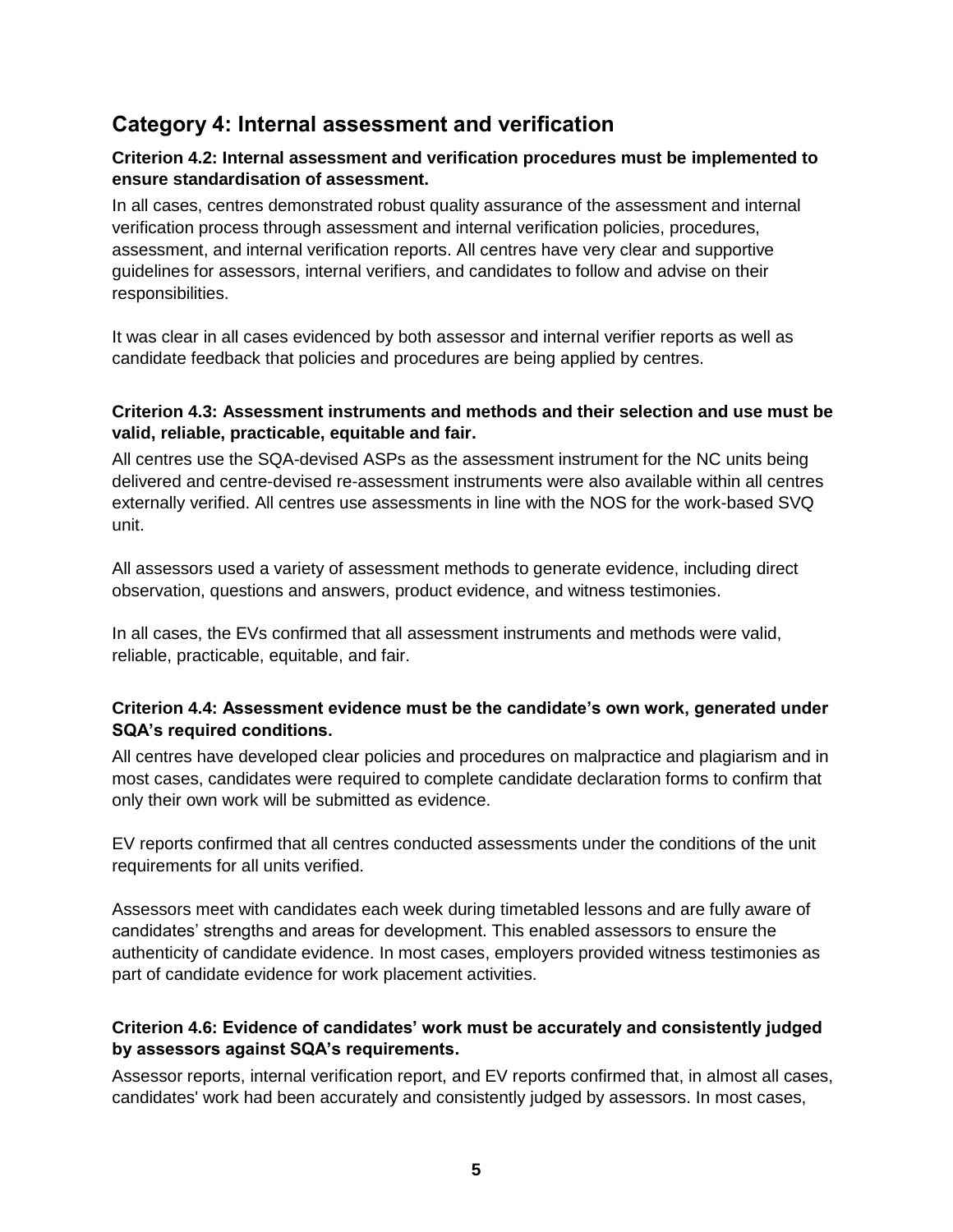assessor reports were comprehensive in nature and provided good quality and supportive feedback to candidates. Internal verifier reports for many centres provided good, clear, and comprehensive feedback to assessors with action points where required to confirm accurate and consistent assessor judgement.

All centres adopted a range of strategies to mitigate risk and to confirm accurate and consistent judgement by assessors. This included double marking of assessment scripts, standardisation meetings to review marking standards, and robust internal verification of assessment scripts.

#### **Criterion 4.7: Candidate evidence must be retained in line with SQA requirements.**

All centres demonstrated a thorough knowledge of SQA requirements on the retention of candidate evidence and associated documentation. Some centres retain documentation electronically and the candidates' hard copy scripts and portfolios are stored securely.

There were no issues reported relating to the retention of evidence for the purposes of external verification review.

#### **Criterion 4.9: Feedback from qualification verifiers must be disseminated to staff and used to inform assessment practice.**

All centres that were subject to external verification provided suitable and well documented minutes from standardisation meetings to disseminate feedback from EVs to all relevant staff on assessment practices.

Minutes from standardisation meetings included required actions, the person responsible to undertake the actions, and completed action timescales.

Three out of the four centres that were externally verified were delivering the foundation apprenticeship for the first time. There were no previous recommendations from previous visits, nor any major issues arising from the delivery of the qualification.